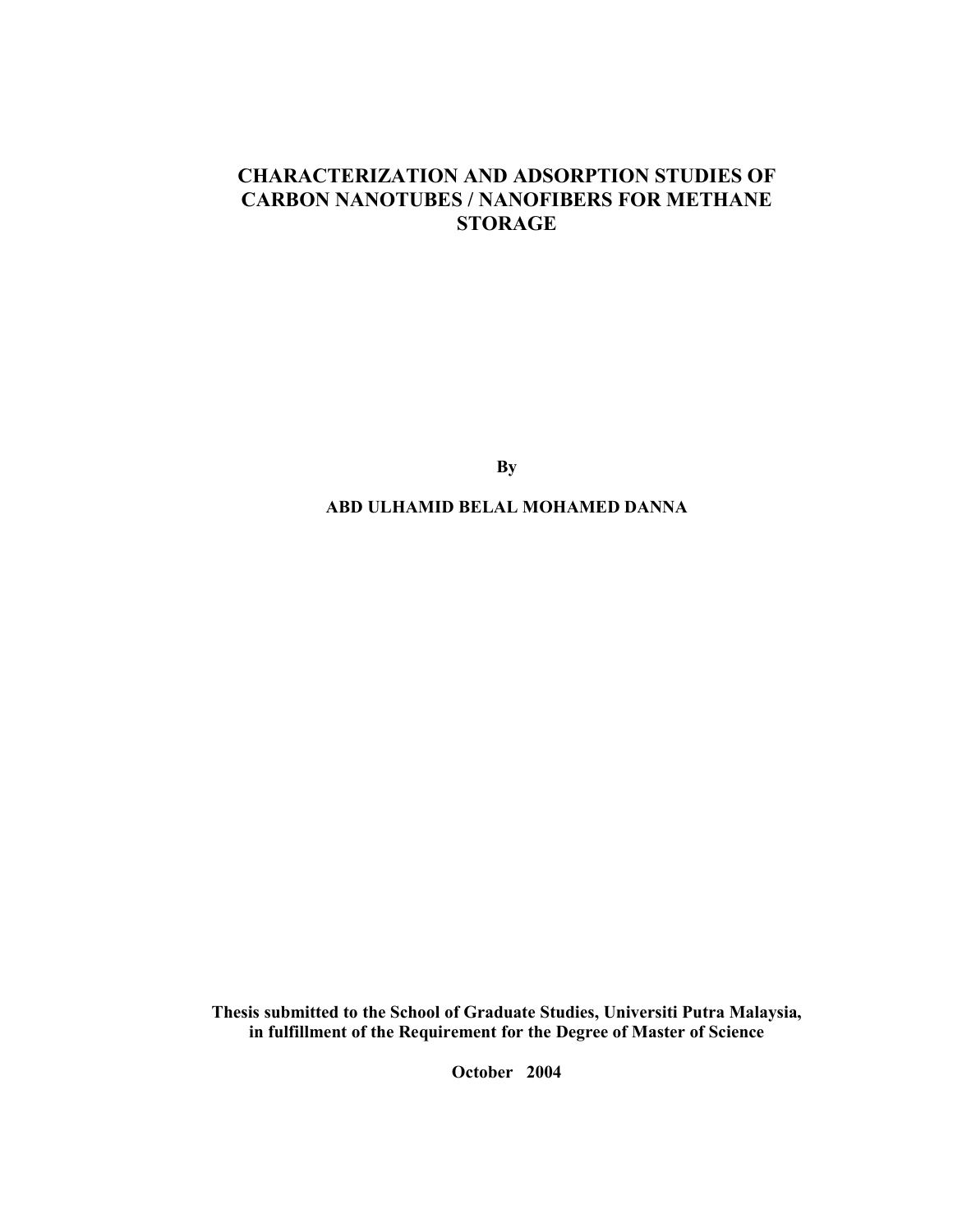DEDICATED

To

My Parents, wife, brothers and sisters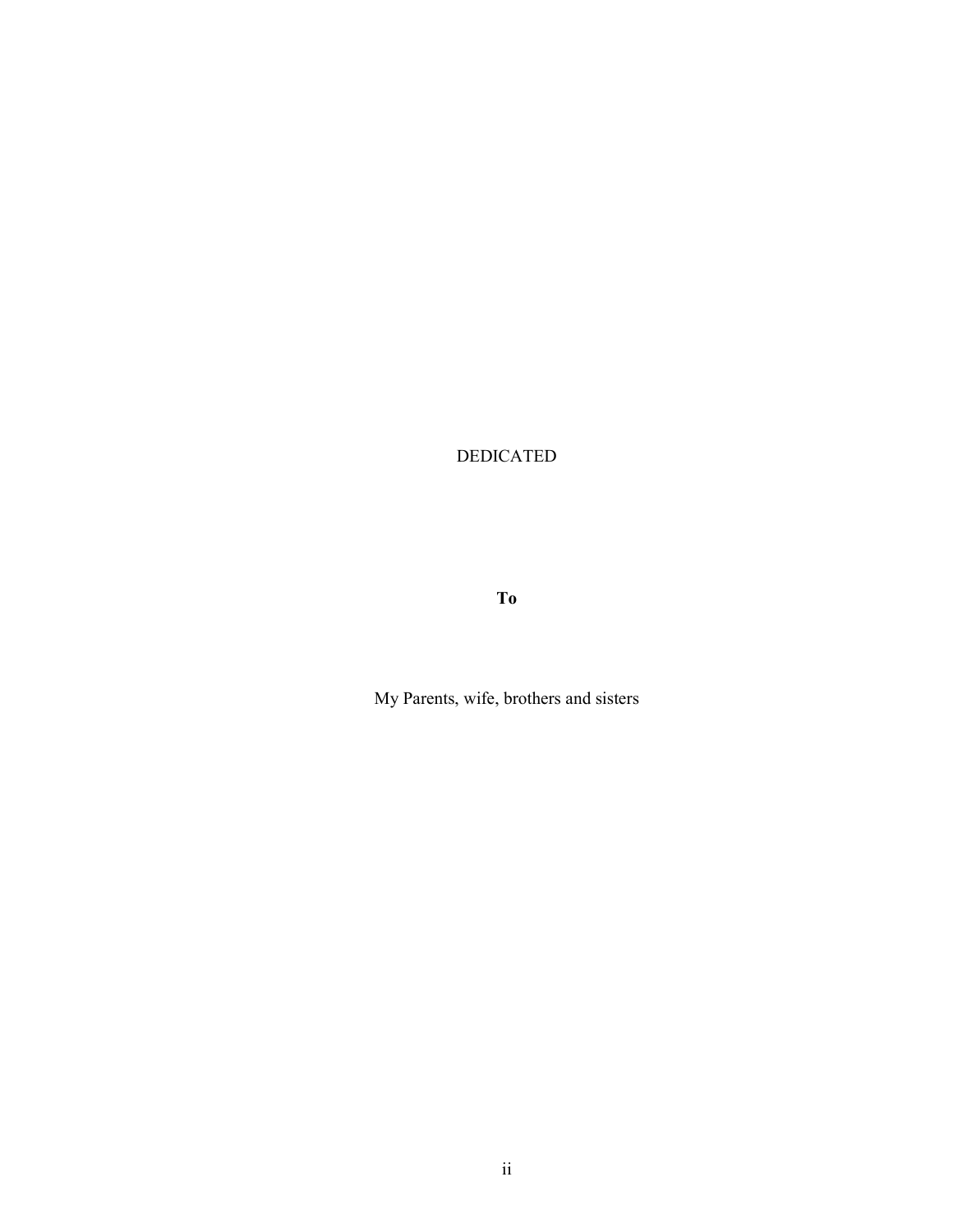Abstract of the thesis presented to the Senate of University Putra Malaysia in fulfillment of the requirement for the degree of Master of Science

## CHARACTERIZATION AND ADSORPTION STUDIES OF CARBON NANOTUBES / NANOFIBERS FOR METHANE STORAGE

By

### ABDULHAMID BELAL MOHAMED DANNA

October 2004

#### Chairman: Associate Professor . Sunny E. Iyuke, Ph.D.

Faculty: Faculty of Engineering

 Natural gas (NG), which contains about 95% methane is currently gaining global acceptance as fuel for combustion engines because it is environmentally friendly and clean, naturally abundant, and cheaper than gasoline or diesel. Upon combustion when compared to gasoline or diesel it emits much less carbon dioxide (a major greenhouse gas) as well as several other air pollutants. However, the biggest challenge facing NG use as fuel for the transport industries is its storage. Therefore, carbon nano-structures have been synthesised using a typical floating catalyst chemical vapour deposition (FC-CVD) in a horizontal tubular reactor, which was fabricated in the Department of Chemical & Environmental Engineering, University Putra Malaysia. Ferrocene was used as the catalyst (Fe) precursor, benzene as the carbon source, while a mixture of hydrogen and argon was used as the carrier gas for both ferrocene and benzene vapours. The temperatures for the synthesis were varied between 1000 to 1200 $\mathrm{^0C}$  to produce four distinct nanostructures, which are carbon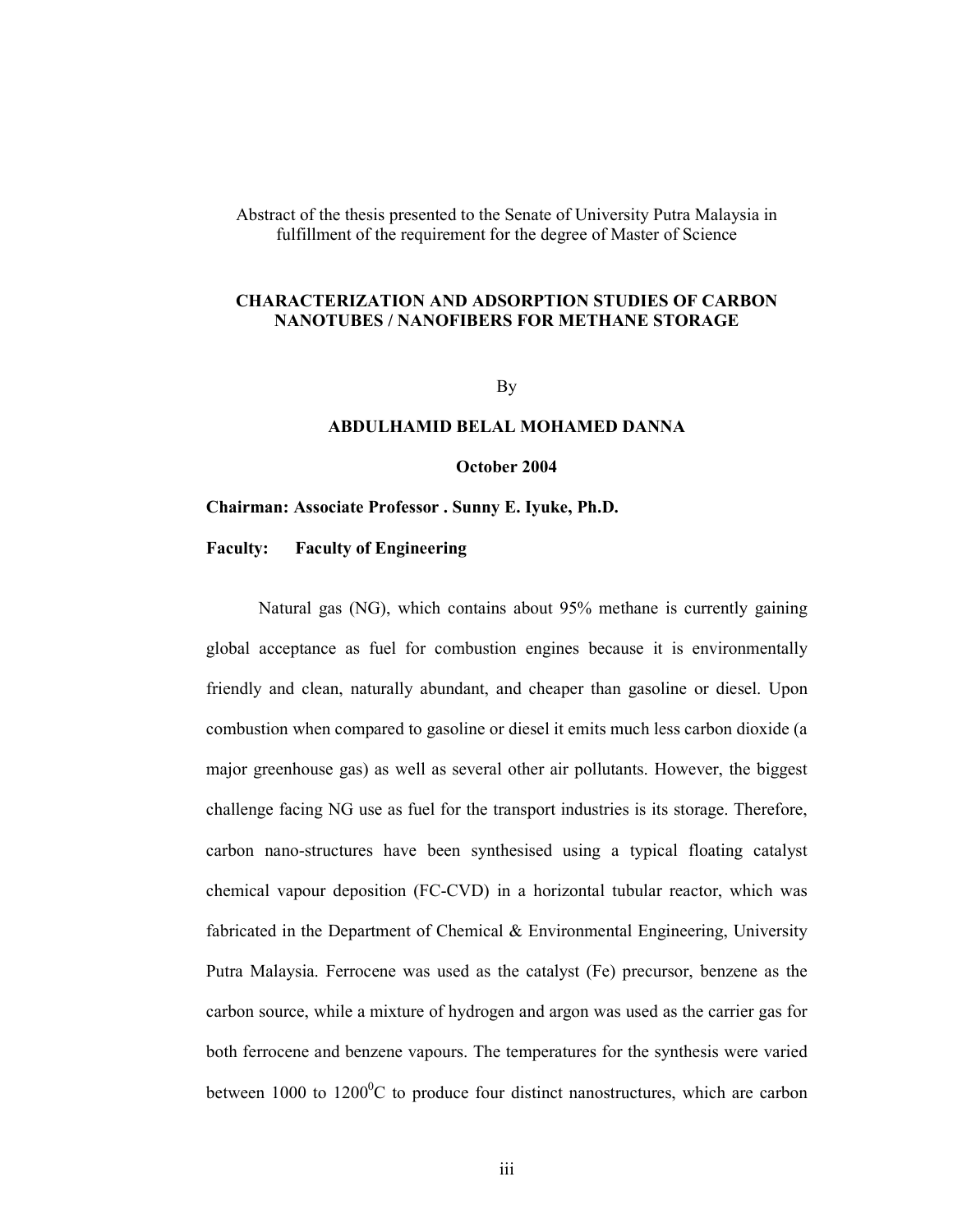nanotubes (CNTs), nanofibers (CNFs), nanoparticles (CNPs) and nanoporous carbon bulky balls (CNPBs). Upon scanning with scanning electron microscope (SEM) and transmission electron microscope (TEM), the diameters of the carbon nanostructures obtained ranged from 2 to 100 nm. Further characterisation with Accelerated Surface Area and Porosimetry system (ASAP 2000), using liquid  $N_2$  (77 K) for the Brunaur-Emmett-Teller (BET) surface characterisation, the surface areas, pore sizes and micropore volumes were found to be in range of 5.06 to 69.2  $\text{m}^2/\text{g}$ , 6.4 to 225.4Å, and 8.03 x  $10^{-4}$  to 13.7 x  $10^{-3}$  cm<sup>3</sup>/g, respectively for 0.602g samples. All samples had hysteresis indicating mesopore condensation of  $N_2$  with highest amount adsorbed on CNTs. CNFs and CNPs indicated the different type of isotherm with methane according to the BDDT (Brunauer, Dening, Dening and Teller) classification. A very great size difference was seen between  $N_2$  and CH<sub>4</sub> hysteresis, which was due to the molecular structure, solid-like and liquid-like phases proposed for  $CH_4$  adsorption in and on the carbon nanostructure, respectively. A remarkable storage capacity of methane was achieved with these particles with storage capacity of 5.35  $\text{cm}^3/\text{g}$  for CNTs, 1.48 cm<sup>3</sup>/g for CNFs, and 0.3651 cm<sup>3</sup>/g for CNPBs at room temperature and atmospheric pressure.

.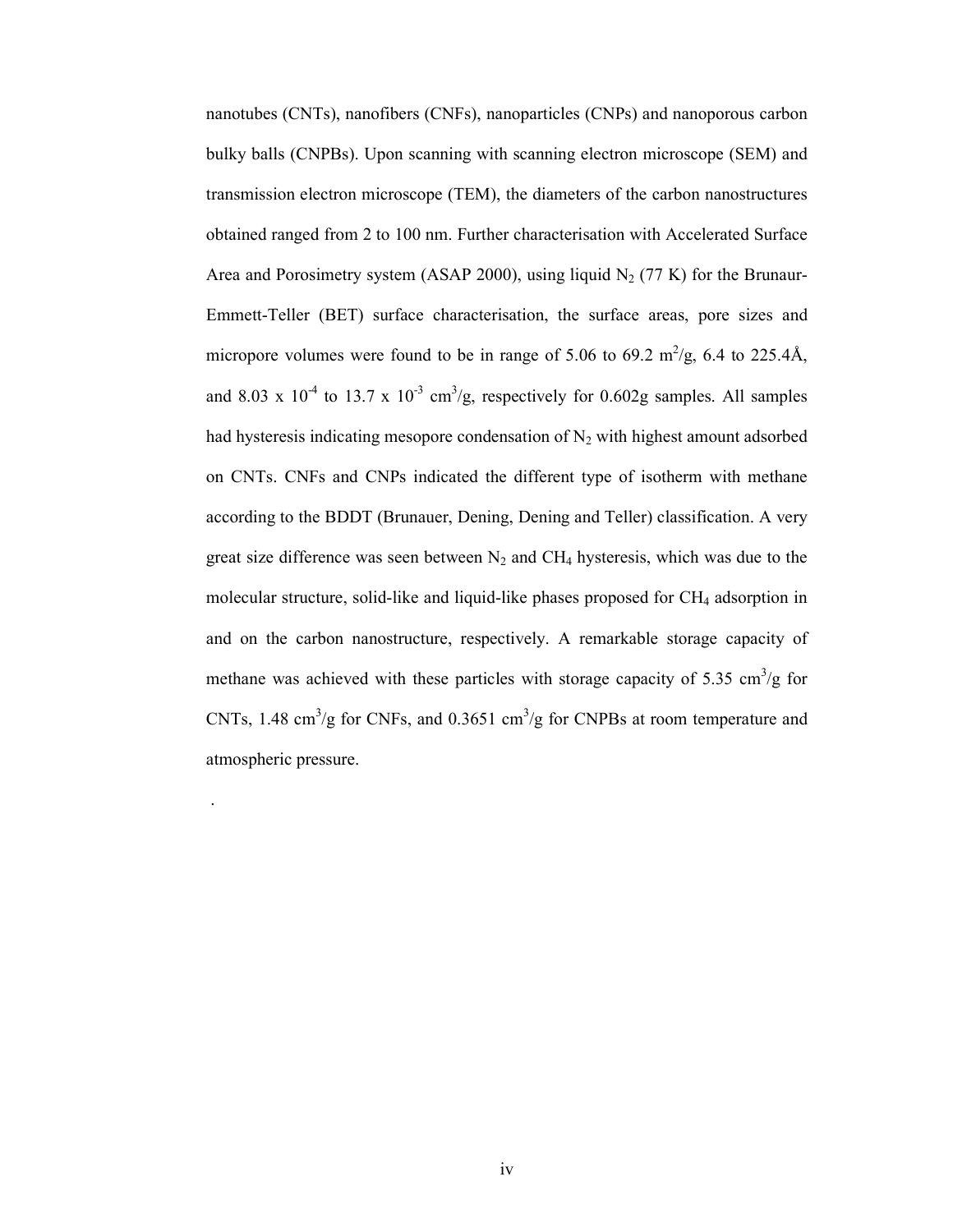Abstrak tesis yang dikemukakan kepada Senat Universiti Putra Malaysia sebagai memenuhi keperluan untuk ijazah Master Sains

## PENCIRIAN DAN KAJIAN PENJERAPAN KARBON NANOTIUB / NANOFIBER UNTUK SIMPANAN METHANE

Oleh

#### ABDULHAMID BELAL MOHAMED DANNA

October 2004

#### Pengerusi: Profesor Madya. Sunny E. Iyuke, Ph.D.

#### Fakulti: Kejuruteraan

 Gas asli, mengandungi 95% methane, kini telah digunakan sebagai bahan bakar engin pembakaran disebabkan ia merupakan satu bahan bakar yang kurang membahayakan alam sekitar serta bersih. Ia juga mempunyai bekalan semulajadi yang mencukupi dan murah dari segi kos berbanding dengan gasolin dan disel. Sebagai bandingan dengan pembakaran yang menggunakan gasolin dan disel, gas asli juga melepaskan karbon dioksida (satu gas kesan rumah hijau yang utama) yang rendah, begitu juga dengan bahan-bahan pencemaran udara yang lain. Walau bagaimanapun, pencabaran yang utama atas penggunaan gas asli sebagai bahan bakar untuk industri pengangkutan adalah cara penyimpanannya. Oleh sebab itu, kita telah sintesiskan karbon nano-struktur, dengan menggunakan satu mangkin terapung enapan wap kimia yang biasa, dalam satu reaktor tuib tegah. Reaktor tersebut telah difabrikasikan di Jabatan Kejuruteraan Kimia dan Alam Sekitar, Universiti Putra Malaysia. Ferrocene adalah digunakan sebagai pelopor (Fe) mangkin, benzene sebagai sumber karbon, dan satu campuran hidrogen dan argon adalah digunakan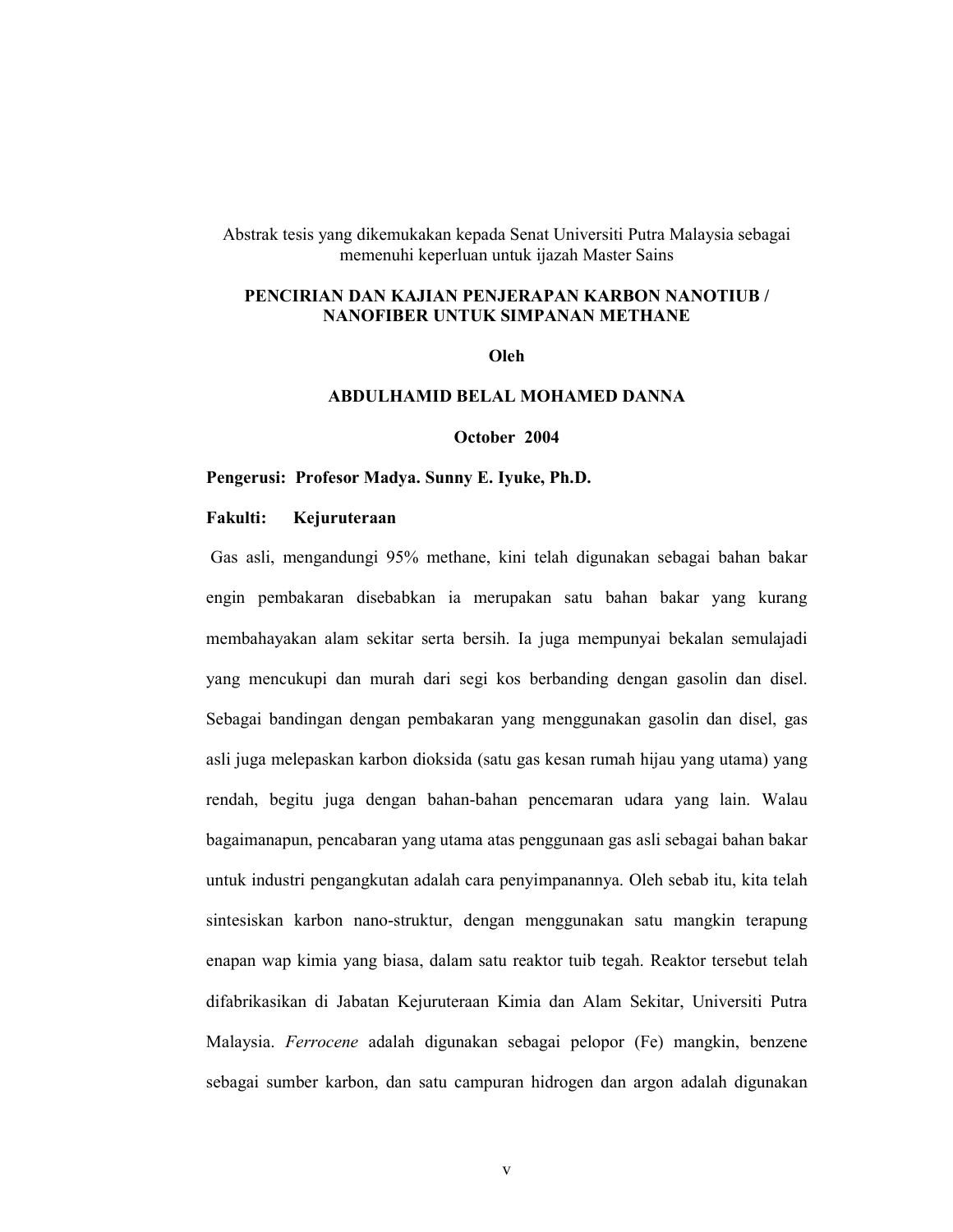sebagai gas angkut untuk kedua-dua wap ferrocene dan benzene. Suhu sintesis adalah berbeza antara 1000 hingga 1200 $^{\circ}$ C untuk menghasilkan empat nanostruktur yang berlainan jenis, di mana mereka adalah nanotiub (CNTs), nanofibers (CNFs), nanozarah (CNPs) dan karbon bola bernanoporos besar (CNPBs), Atas penskanan dengan mikroskop skan elektron dan mikroskop pancaran elektron, diameter karbon nanostruktur yang didapati berada dalam lingkungan antara 2 hingga 100nm. Pencirian lanjutan dengan menggunakan Sistem Luas Permukaan Terpecut dan Porosimetri (ASAP, 2000), yang menggunakan  $N_2$  cecair (77K) untuk pencirian permukaan Brunaur-Emmett-Teller (BET), luas permukaan, saiz ruangan, dan isipadu mikro adalah didapati berada dalam lingkungan antara 5.06 hingga 69.2  $\text{m}^2/\text{g}$ , 6.4 hingga 225.4Å dan 8.03x 10<sup>-4</sup> hingga 13.7 x10<sup>-3</sup>cm<sup>3</sup>/g masing-masing, untuk sampel berjisim 0.602g. Semua sampel telah dihisterisis menunjukkan pengewapan mesopore N2 dengan kuantiti tertinggi yang terjerap dalam CNTs. CNFs dan CNPs telah menunjukkan jenis isotherma yang berbeza dengan methane dirujukkan kepada pengelasan BDDT. Satu pembezaan saiz yang besar boleh diperhatikan antara penghisterisisan  $N_2$  dan CH<sub>4</sub>, di mana ia disebabkan struktur molekul, fasa perupaan-pepejal dan perupaan-cecair dicadangkan akan berlaku pada penyelapan CH4 ke dalam dan ke luar nanostruktur karbon masing-masing. Kapasiti simpanan methane yang ajaib telah dicapaikan dengan zarah-zarah tersebut, 5.35  $\text{cm}^3/\text{g}$  untuk CNTs, 1.48 cm<sup>3</sup>/g untuk CNFs, dan 0.3651 cm<sup>3</sup>/g untuk CNPBs pada suhu bilik dan tekanan atmosfera.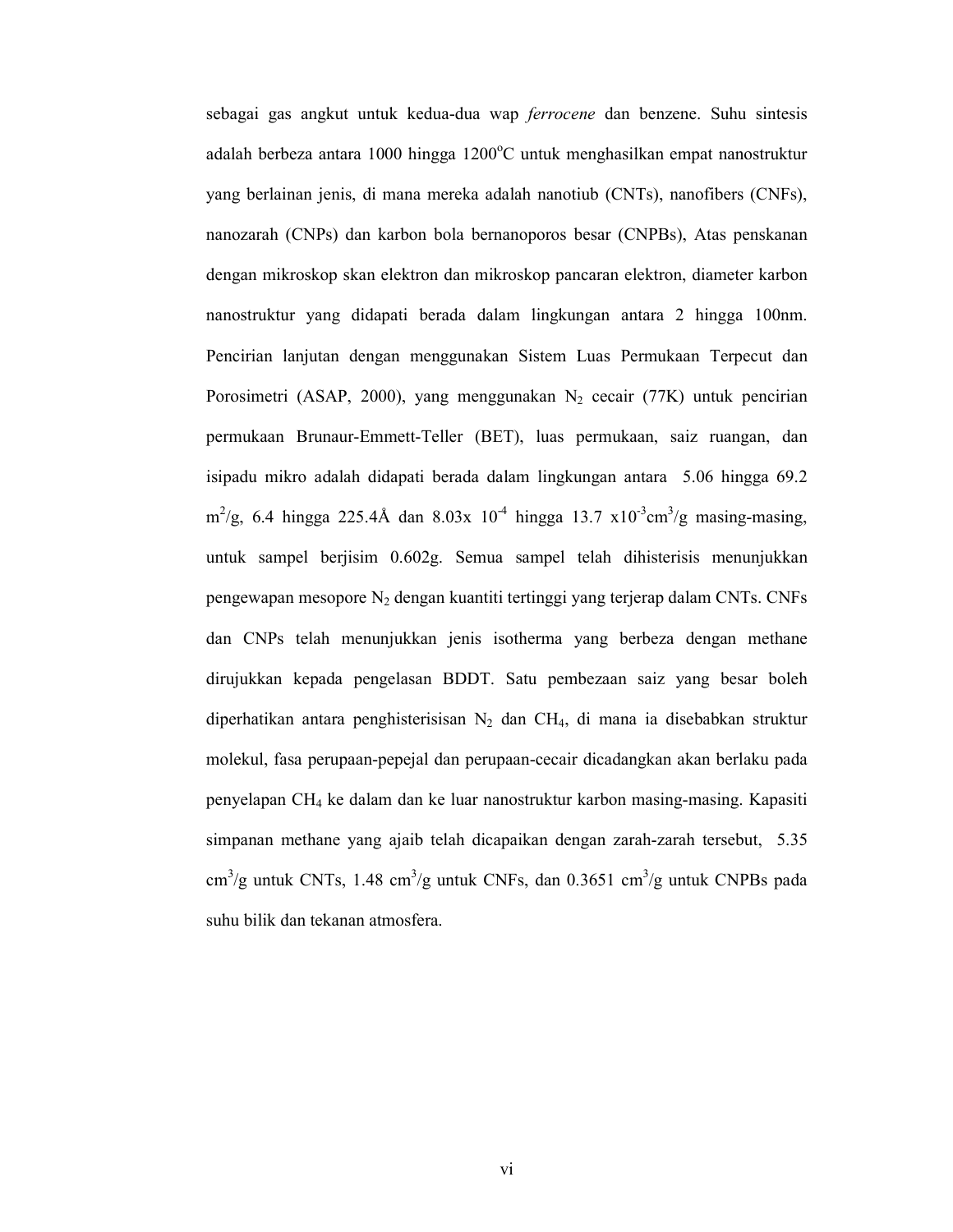## ACKNOWLEDGEMENTS

Every praise is due to Allah alone, the Merciful and peace be upon His prophet who is forever a torch of guidance and knowledge for humanity as a whole.

 I am very much thankful to Associate Professor Dr. Sunny.E. Iyuke for his encouragement, expert guidance, and valuable supervision throughout this research project that only expert could offer. I would also like to thank my supervisory committee. Associate Professor Dr. Fakhru'l Razi Ahmadun and Dr. Chuah T. G, Ph.D. for their continuous contributions.

I would like to acknowledge the support and inspiration given by the Libyan community members in Malaysia. Special thanks are also due to all staff of University Putra Malaysia for their help and support.

Abdulhamid Belal M. Danna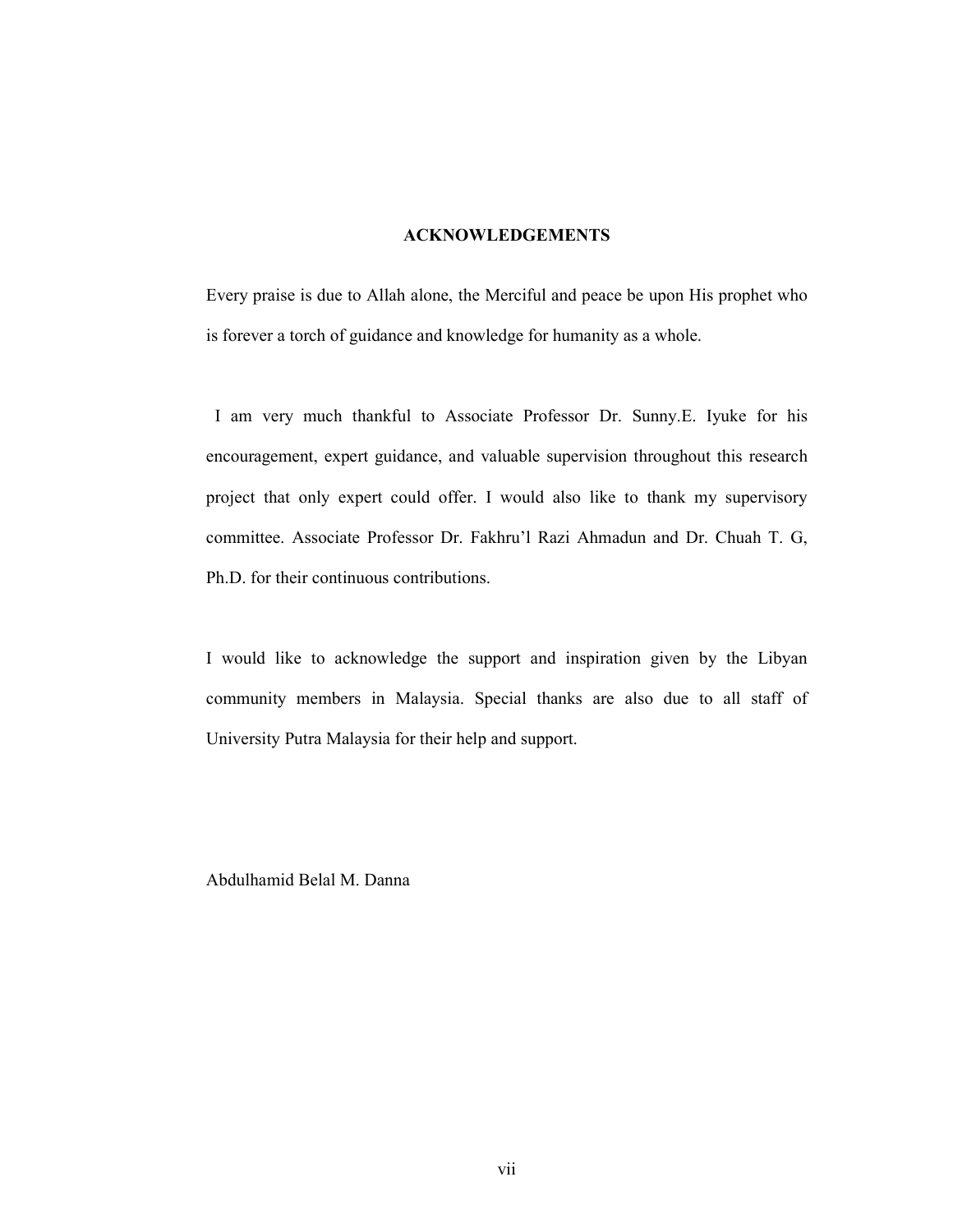I certify that an Examination Committee met on 4<sup>th</sup> October 2004 to conduct the final examination of Abdulhamid Belal Mohamed Danna on his Master of Science thesis entitled "Characterization and Adsorption Studies of Carbon Nanotubes/Nanofibers for Methane Storage" in accordance with Universiti Pertanian Malaysia (Higher Degree) Act 1980 and Universiti Pertanian Malaysia (Higher Degree) Regulations 1981. The Committee recommends that the candidate be awarded the relevant degree. Members of the Examination Committee are as follows:

## Mohamad Amran Mohd Salleh, Ph.D.

Lecturer Faculty of Engineering Universiti Putra Malaysia (Chairman)

## Azni Idris, Ph.D.

Professor Faculty of Engineering Universiti Putra Malaysia (Member)

#### Robiah Yunus, Ph.D.

Lecturer Faculty of Engineering Universiti Putra Malaysia (Member)

#### Abu Bakar Mohamad, Ph.D.

Professor Faculty of Engineering Universiti Kebangsaan Malaysia (independent Examiner)

# GULAM RUSUL RAHMAT ALI

viii Unviresiti Putra Malaysia Professor/Deputy Dean School of Graduate Studies

Date: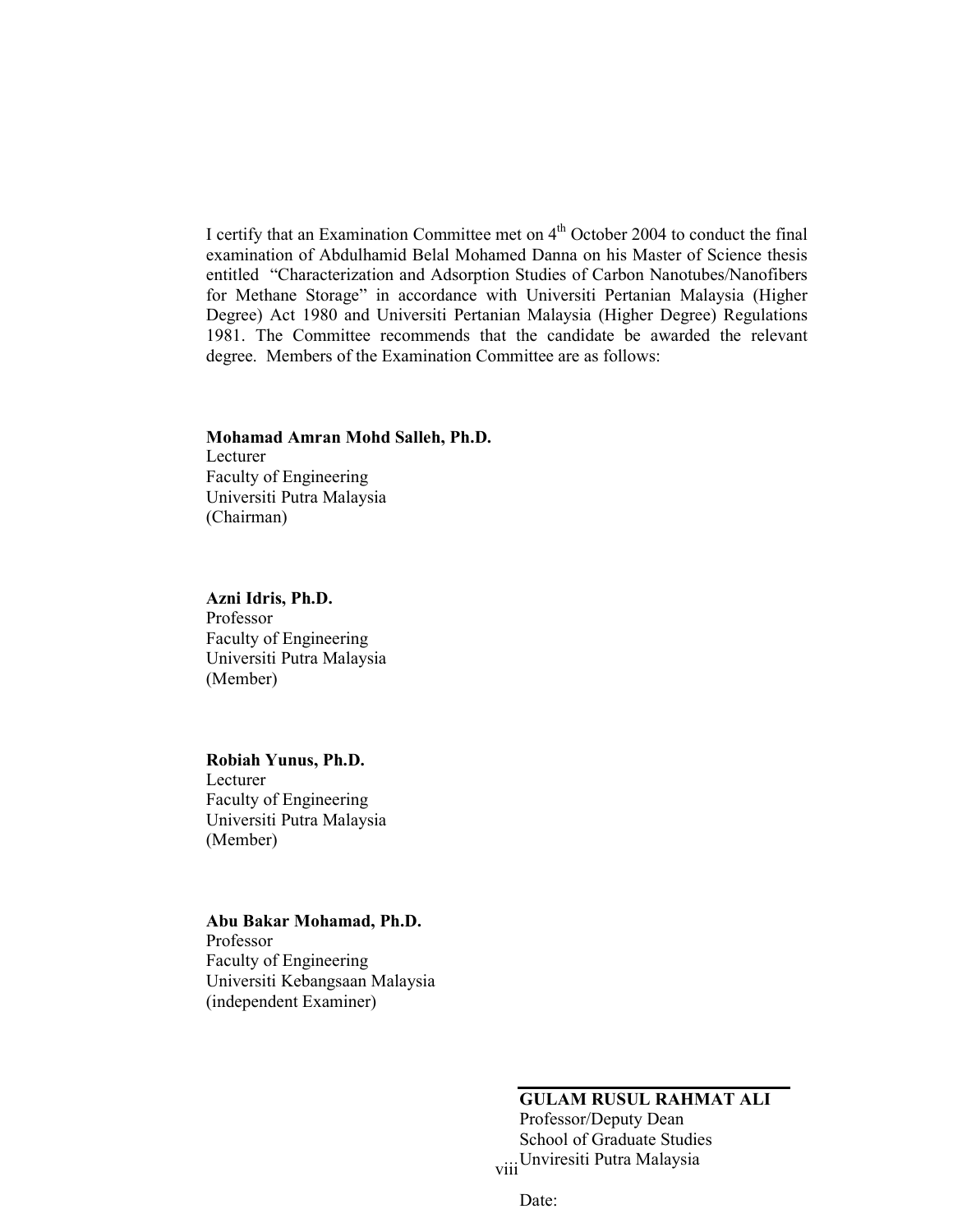This thesis submitted to the Senate of Universiti Putra Malaysia and has been accepted as fulfilment of the requirement for the degree of Master of Science. The members of the Supervisory Committees are as follows:

#### Sunny E. Iyuke, Ph.D.

Associate. Professor Faculty of Engineering Universiti Putra Malaysia (Chairman)

#### Fakhru'l-razi Ahmadon, Ph.D.

Associate. Professor Faculty of Engineering Universiti Putra Malaysia (Member)

## CHUAH TEONG GUAN, Ph.D. Lecturer Faculty of Engineering Universiti Putra Malaysia (Member)

## AINI IDERIS, Ph.D.

Professore / Dean School of Graduate Studies Universiti Putra Malaysia

Date: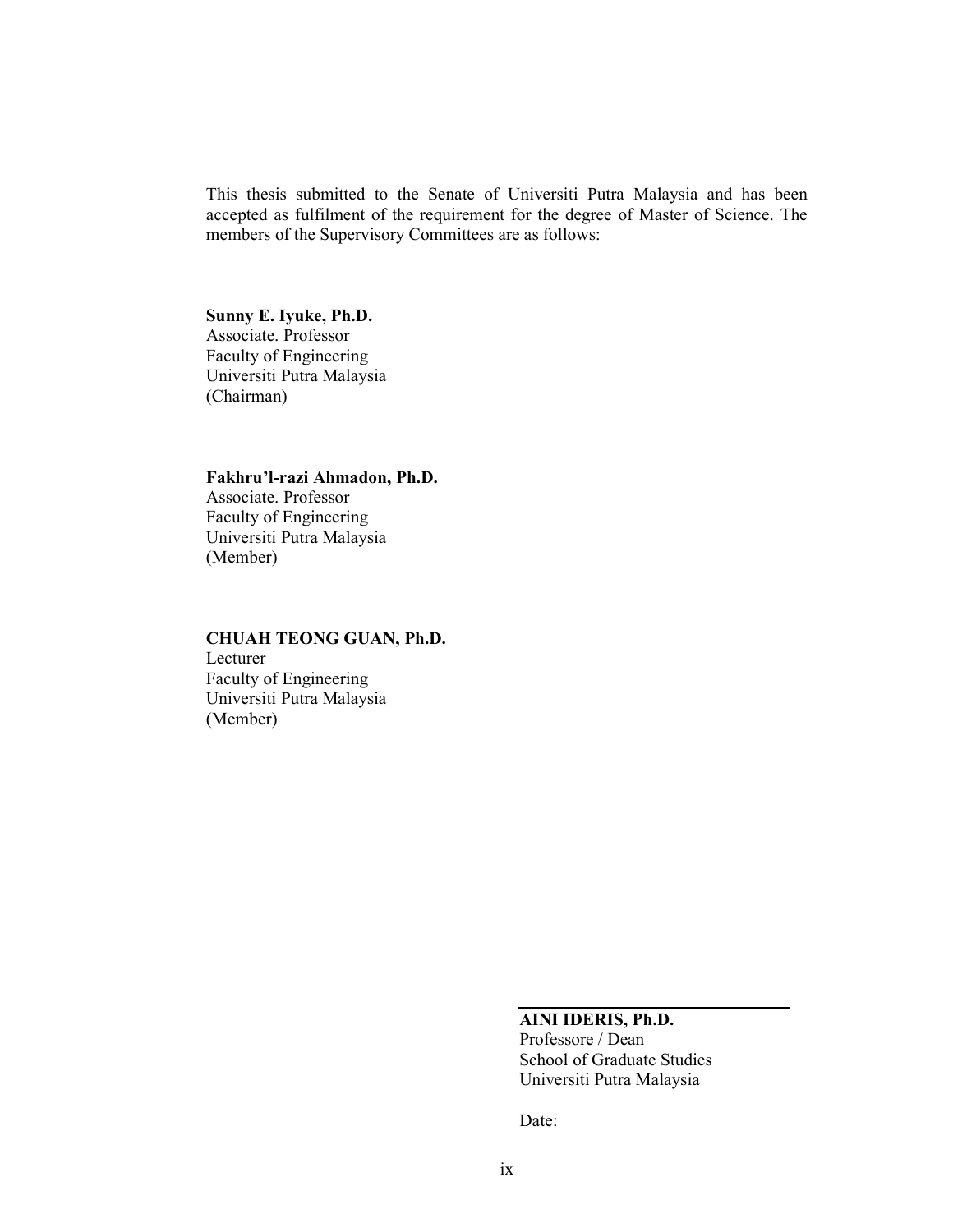#### DECLARATION

I hereby declare that the thesis is based on my original work except for quotation and citations, which have been duly, acknowledged. I also declare that it has not been previously or concurrently submitted for any other degree at UPM or other institutions.

Abd ulhamid BelalM.Danna

Date: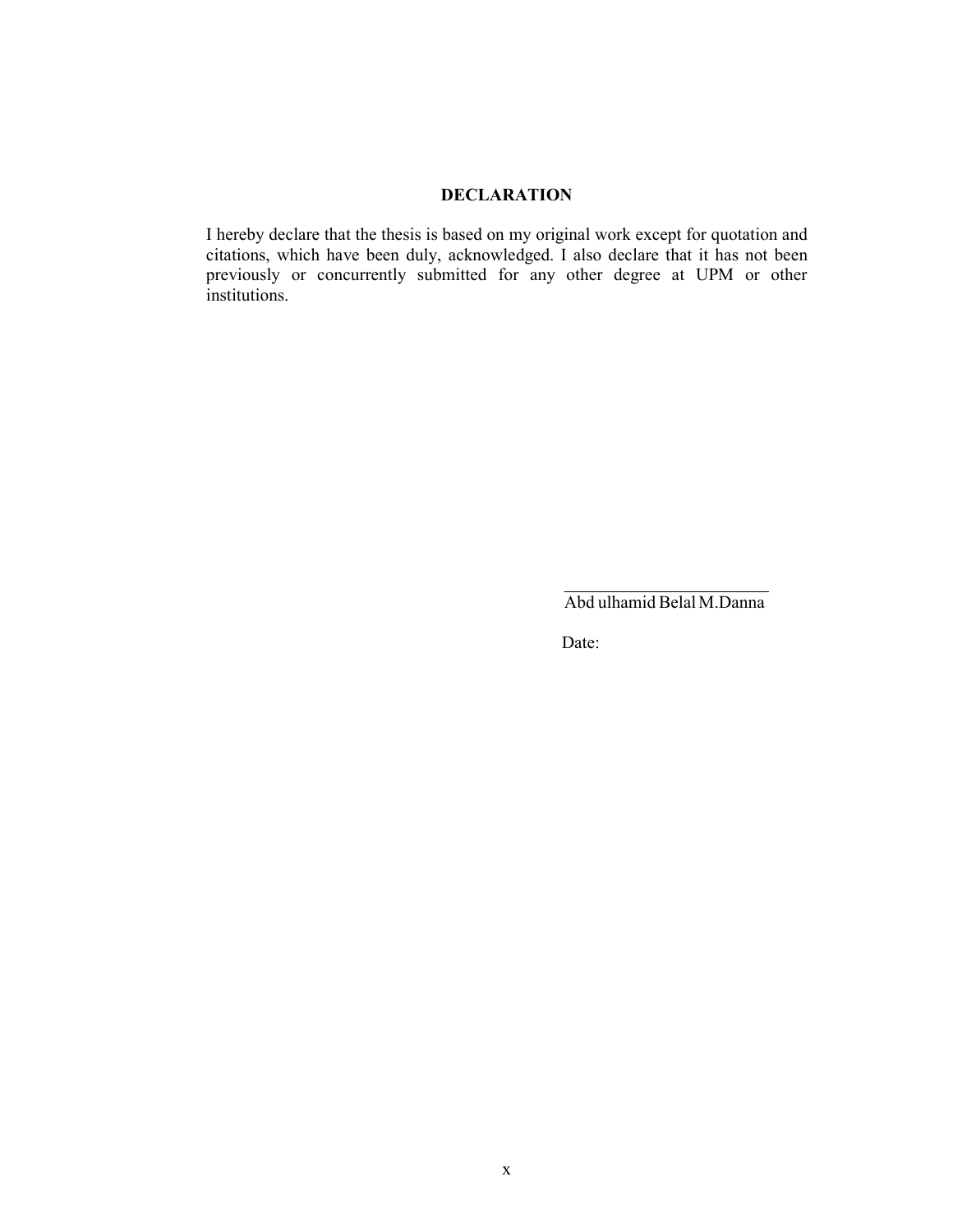## TABLE OF CONTENTS

| <b>DEDICATION</b>       | . .<br>11        |
|-------------------------|------------------|
| <b>ABSTRACT</b>         | $\cdots$<br>111  |
| <b>ABSTRAK</b>          | V                |
| <b>ACKNOWLEDGEMENTS</b> | . .<br>V11       |
| APPROVAL                | $\cdots$<br>V111 |
| <b>DECLARATION</b>      | X                |
| <b>LIST OF TABLES</b>   | $\cdots$<br>X111 |
| <b>LIST OF FIGURES</b>  | X1V              |
| <b>LIST OF SYMBOLS</b>  | <b>XV111</b>     |
|                         |                  |

#### CHAPTER

| <b>INTRODUCTION</b> |
|---------------------|
|---------------------|

| General background        |  |
|---------------------------|--|
| <b>Objectives</b>         |  |
| <b>Problem Statements</b> |  |
| Scope of study            |  |

| H | <b>LITERATURE REVIEW</b>                            |    |  |
|---|-----------------------------------------------------|----|--|
|   | Introduction                                        | 9  |  |
|   | <b>Gas Adsorption</b>                               | 10 |  |
|   | <b>Carbon Structures</b>                            |    |  |
|   | <b>Synthesis of Carbon Nanostructured Materials</b> | 20 |  |
|   | Arc-discharge                                       | 20 |  |
|   | Laser ablation.                                     | 21 |  |
|   | Catalytic Chemical Vapor Deposition (CCVD)          |    |  |
|   | Natural gas storage                                 | 23 |  |

## III METHODOLGY

| Introduction                                                         | 30 |
|----------------------------------------------------------------------|----|
| Samples Production using Floating Catalyst Chemical Vapor Deposition | 30 |
| Characterizations of production                                      |    |
| Scanning Electric Microscopy (SEM) & Transmission                    |    |